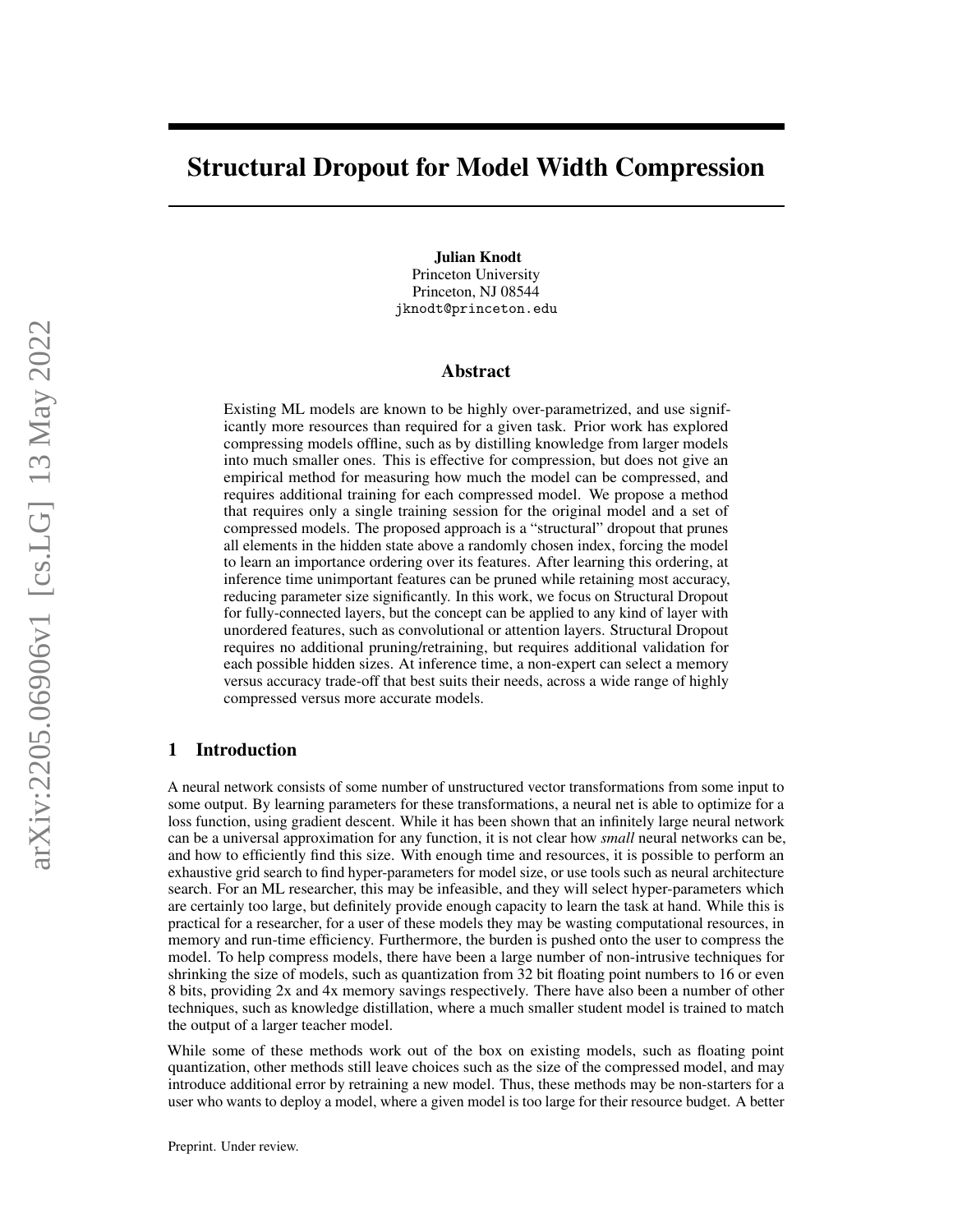approach for model compression would allow for selecting from a resource usage to accuracy table provided alongside a compressible model, with no additional retraining. The reason that neural nets cannot simply be trimmed is because of the **unstructured** nature of the internal hidden state. That is, given some function  $f(x) = g(h(x))$ , where the target is  $h^* = \operatorname{argmin}_h g(h(x))$  and  $h(x)$  is the hidden state of a network, and  $h_2(x) \subset h_1(x) \subseteq h(x)$ , it is not clear whether  $g(h_2(x)) \stackrel{?}{\leq} g(h_1(x))$ . It would be possible to evaluate this for all possible subsets, but this is computationally infeasible,

since there are  $2^{|h(x)|}$  possible sub-networks. If we can impose an ordering such that for some known likely

choices of  $h_1, h_2 : h_2 \subset h_1 \implies g(h_2(x)) \leq g(h_1(x))$ , then we can prune the features  $h_1 \setminus h_2$ , and measure the loss in performance without needing an exhaustive search. In addition, if we find that  $q(h_2(x)) > q(h_1(x))$ , we can even compress the network without accuracy loss.

We seek to *learn* such an ordering. For each hidden layer to compress, we would like the following property to approximately hold:

$$
\forall k_1, k_2 \in Z_+ : k_1 < k_2 \implies g(h_{0...k_1}(x)) \lesssim g(h_{0...k_2}(x))
$$

Where  $h_{0...k}(x)$  are the first k features of  $h(x)$ . This property can be thought of as being similar to integer encoding, where the higher bits of an integer encode more of its magnitude. In order to learn this property, we train the network using Structural Dropout (SD). Structural Dropout is defined as follows:

<span id="page-1-0"></span>
$$
SD(x \in \mathbb{R}^{N}, p \in [0, 1], \text{lb} \in \mathbb{Z}_{+}) = \begin{cases} x & \text{with probability } 1 - p \\ \frac{N}{i} x_{0...i} \oplus \vec{0}, i \sim \mathbb{U}(\text{lb}, N) & \text{otherwise} \end{cases}
$$
(1)

Where Ib is some lower bound on the number of elements (defaulting to 1),  $p$  is the dropout probability (defaulting to  $0.5$ ), and  $i$  is an index chosen uniformly from all indeces, after which all elements are zeroed. There is an additional normalization constant  $\frac{N}{i}$  so that  $\mathbb{E}[x]$  is the same regardless of the number of sampled elements, and this normalization is applied both during training and inference. By randomly dropping out later indices, the network is forced to encode important information at lower indices, achieving the desired property. SD also retains some chance of training the entire state, otherwise the highest indices would be trained infrequently, and would not serve as supervision for the smaller layers, which we demonstrate later in ablations.

Structural Dropout acts as a method for training an entire ensemble of "matryoshka" networks, or networks that are nested within each other that share weights. During inference, we can pick from these nested networks to suit resource and accuracy constraints. Specifically, at inference time, we can make Structural Dropout deterministic and only compute:

<span id="page-1-1"></span>
$$
SD_{test}(x, k \in [0, N]) = \frac{N}{k} x_{0...i} \oplus \vec{0}
$$
\n
$$
(2)
$$

For some desired  $k \in [0, N]$ . Since the higher indices are *all* 0, it is easy to prune layers. For example, if we have

$$
A \in \mathbb{R}^{m,n}, B \in \mathbb{R}^{N,n}, x \in \mathbb{R}^N
$$

$$
A(SD_{\text{test}}(Bx, k)) = A[:, :k](\frac{N}{k}B[:, :]x)
$$

Where  $A[x, z]$  is Python slicing notation. We are able to prune linear layers applied before SD keeping  $\vec{k}$  rows, and prune linear layers after, keeping  $k$  columns. Thus, we find that while the original matrix multiplications were  $O(nN) + O(mn)$ , we can reduce this to  $O(kN) + O(mk)$ . The concept of SD can be applied to many different kinds of layers, such as convolutional layers or self-attention layers, by dropping out later feature channels or attention heads, but we leave analysis of these to future work and focus only on expensive linear layers.

To summarize, this work's contributions are as follows:

- 1. A variant of Dropout, Structural Dropout, that trains an ensemble of nested networks, which can later be disentangled for compression without additional retraining.
- 2. A validation of Structural Dropout on 3 example tasks, demonstrating its effectiveness across a variety of methods while retaining accuracy.
- 3. An implementation of Structural Dropout, released at [https://github.com/](https://github.com/JulianKnodt/structural_dropout) [JulianKnodt/structural\\_dropout](https://github.com/JulianKnodt/structural_dropout).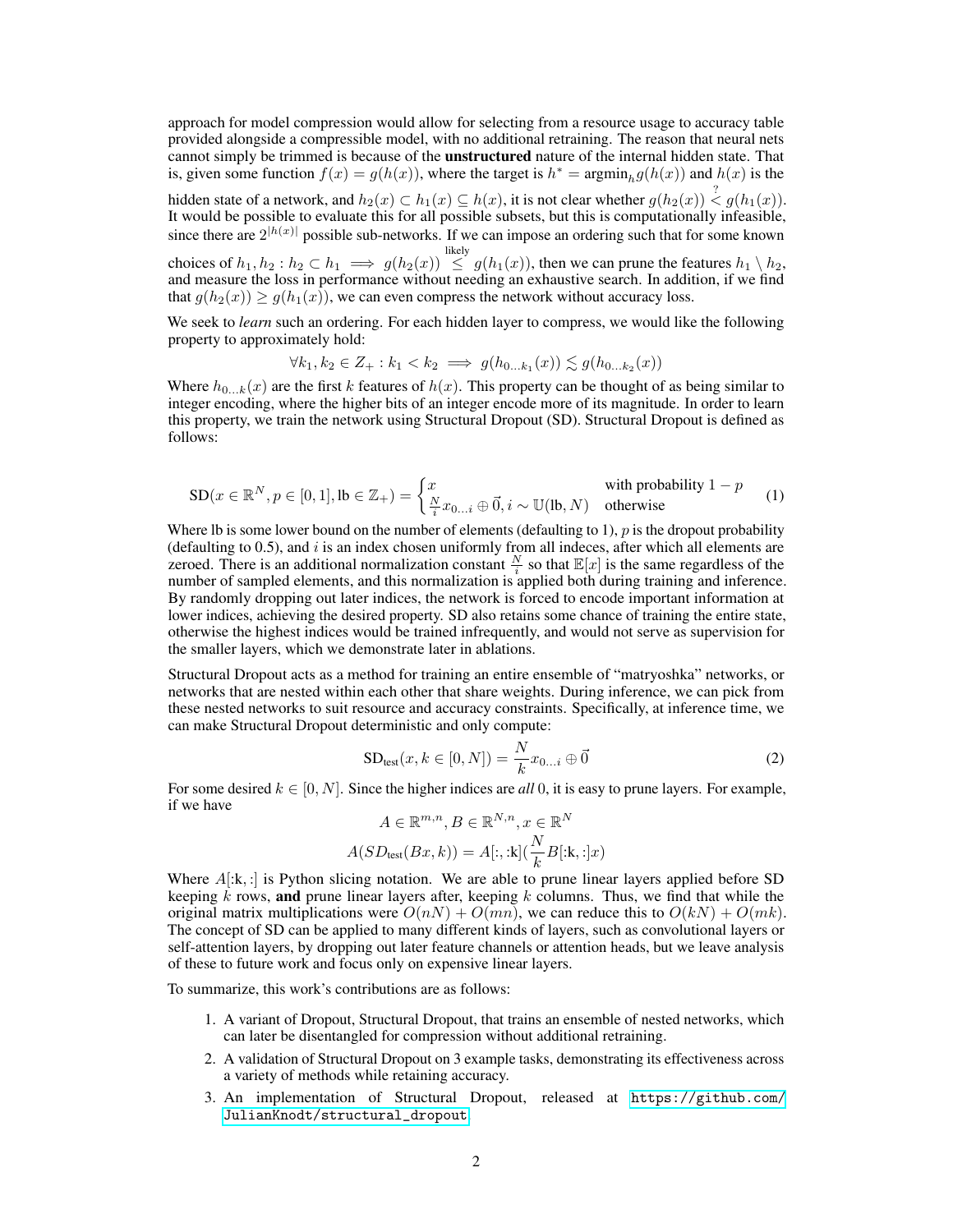

<span id="page-2-0"></span>Figure 1: Visualization of Structural Dropout. Rather than randomly selecting indices to prune, during training Structural Dropout prunes all nodes after a uniformly randomly selected index, and normalizes the expectation based on the number of features dropped. With some probability, we run the full network, using it as supervision for the smaller networks indirectly.

## 2 Background

Structural Dropout can be understood as model compression using knowledge distillation, but is heavily inspired by Dropout.

## 2.1 Dropout

Dropout [\[18\]](#page-10-0) was originally proposed as a methodology to prevent networks from overfitting by preventing neurons from strongly entangling information, preventing memorization of training data to specific outputs. This is done by replacing values in the hidden state with 0 with probability  $p$ . The original authors offer one interpretation of this as an ensemble approach, where many smaller models are averaged together in order to achieve better generalization. Regardless of interpretation, Dropout prevents overfitting, and there have been a large number of variants of variants that extend Dropout to convolutional neural nets [\[19,](#page-10-1) [8\]](#page-9-0), and other variations of dropout [\[20,](#page-10-2) [22,](#page-10-3) [16\]](#page-9-1). Our work is a variant of Dropout, but varies from prior work in that our goal is no longer generalization, but compression. Structural Dropout closely resembles *Stochastic Depth* [\[12\]](#page-9-2), but instead of varying depth, ours can be considered an ensemble along model widths, and does not require additional skip connections.

## 2.1.1 Targeted Dropout

SD also resembles Targeted Dropout [\[9\]](#page-9-3), but instead of dropping independently from higher indices, as SD drops everything above a given index, and retains some probability for running the entire network. This leads to a few key differences, as Targeted Dropout will not be safe for pruning to arbitrary sizes, and it must be known ahead of time the target size to prune to. SD will also be an ensemble of  $N - lower$  *bound* models, where as Targeted Dropout will be an ensemble of  $2^{N-k}$ models.

## 2.2 Model Compression

Model compression is important in the era of heterogenous computing, where ML models may have to run on mobile devices, older machines, or even inside of embedded micro-controllers. This conflicts with the continual increase of the size of state-of-the-art models, as many users are unable to immediately use them due to resource constraints.

For this work, we divide model compression into two forms: architectural (factorization, and knowledge-distillation), and non-architectural (pruning and quantization). We will mostly not focus on factorization, as it is not closely related to this work.

## 2.2.1 Non-Architectural Compression

"Non-architectural" compression encompasses pruning and quantization, as they can be done without model architecture changes. Pruning is using regularization such as  $\ell_1$  regularization in order to set many weights of a learned network to 0, reducing parameter count.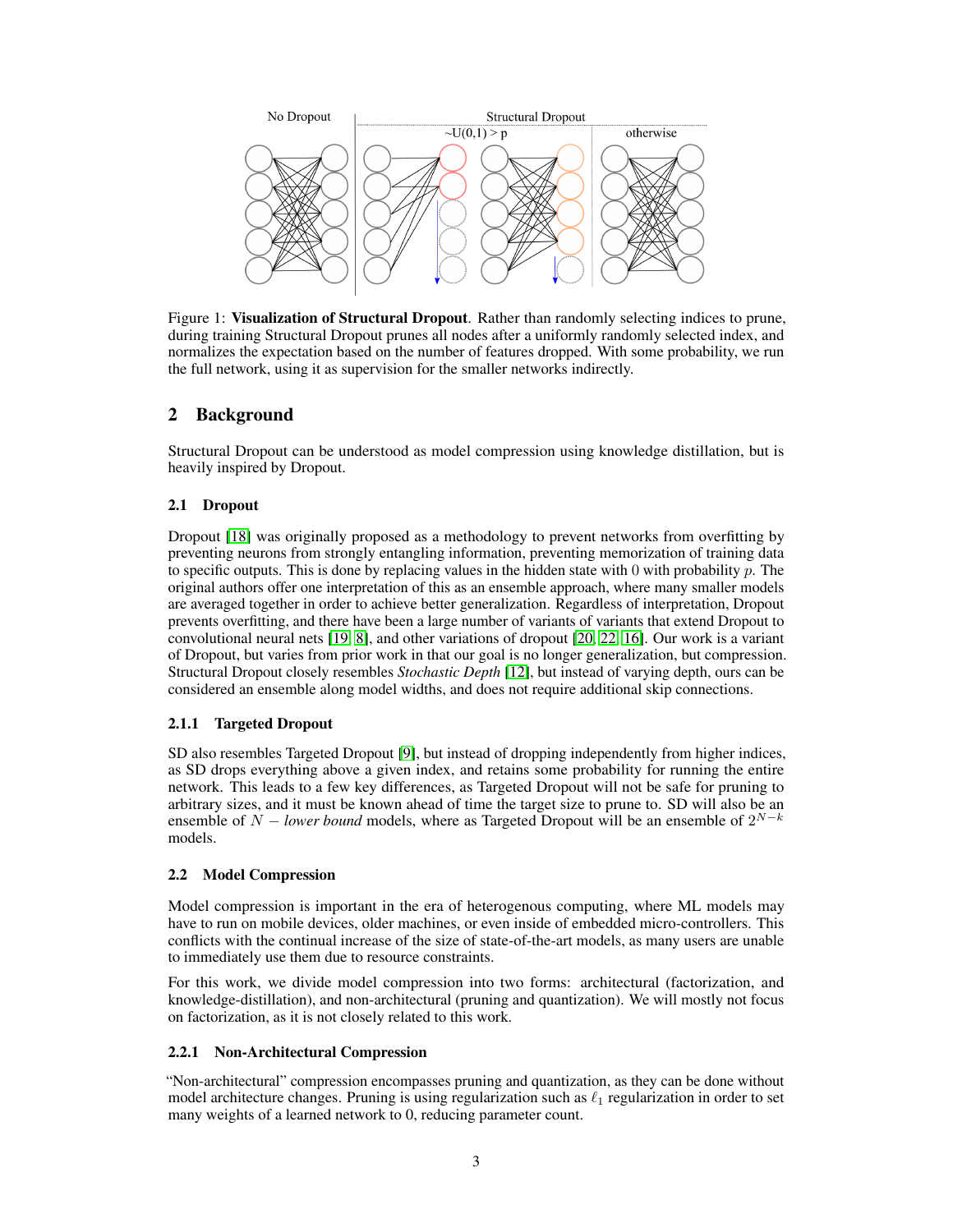Quantization [\[21,](#page-10-4) [10\]](#page-9-4) is the use of different representations such as integers or reduced bit floating point numbers to gain more efficiency at inference time. This has the benefit of greatly reducing memory, at the cost of reduced per operation accuracy. Some quantization, such as half-precision floating point, can be used during training.

Non-architectural compression is non-intrusive and can be used without modifying the training procedure while still providing a significant speed boost. The downside is that they are limited in the amount of savings for a given architecture. Quantization can only save a limited amount of memory, and ad-hoc pruning can only remove so much without a significant drop in accuracy.

Non-architectural methods do not modify the architecture of a neural net and are orthogonal to our approach, but we do not experiment with both.

## 2.2.2 Architectural Compression

Architectural compression compresses a neural net by modifying its architecture. For example, the Lottery Ticket Hypothesis [\[4\]](#page-9-5) finds small networks inside of a larger network to find embedded "Lottery Ticket" networks. Another methodology for architectural compression is the teacher-student model, where a large teacher network is used as a reference for a smaller student model. In Knowledge Distillation [\[11\]](#page-9-6), a large network's output is used as a soft-target for a smaller network, achieving similar accuracy and compressing the network. Since the networks are trained independently, the smaller network's architecture may be different from the original network, or may just have smaller layers.

The benefit of architectural compression is that a network can be compressed beyond the original architecture. On the other hand, it requires deeper knowledge, such as selecting a new architecture for knowledge distillation, or introducing bias by factorizing layers. It also may require additional training, which for some users may be prohibitive.

## 2.2.3 Once-For-All

Once-For-All [\[2\]](#page-9-7) is a similar approach to our work, performing compression on convolutional layers, looking at accuracy on ImageNet [\[6\]](#page-9-8). Once-for-all provides "elastic" width, depth and kernel-size, similar to SD which has dynamic width. The elastic width of convolutions is most similar to our work, but to determine which features are used in smaller networks, they rely on the  $\ell_1$  norm of a channel's weight. Compared to Once-For-All, SD does not bake a heuristic into compression, and lets the network move the features around to best optimize the objective. Their approach is designed specifically for CNNs, whereas this work focuses on SD for linear layers, but can be dropped into any architecture. One other key difference of Once-For-All is that it requires fully training the whole network, before allowing for optimization of smaller networks. Instead of this, we stochastically sample the original network, which removes the additional stage of selecting when to prune and train smaller networks. Finally, SD trains all models jointly as opposed to fine-tuning smaller models.

## 2.2.4 Slimmable Networks

Another similar approach to Structural Dropout is Slimmable Networks [\[26,](#page-10-5) [25,](#page-10-6) [24\]](#page-10-7). Instead of using Dropout for dynamic channel width, Slimmable Networks uses batch normalization in order to be able to control the width of the network at inference time. It introduces an additional set of batch-normalization parameters for each target width, and a finite number of channel widths are selected. As compared to Structural Dropout, Slimmable Networks requires selecting a much smaller number of target widths, storing independent batch-norm parameters for each width, and modifying the training procedure to accumulate gradients across all chosen widths during each training iteration. Structural Dropout, on the other hand, does not require selecting target widths, adds no additional parameters, and is agnostic to the training procedure. As compared to Slimmable Networks, Structural Dropout acts as a drop-in layer into any architecture without any tuning, and is more flexible in that it will enumerate *all* possible widths.

Structural Dropout trains a hierarchical ensemble of teacher-student networks that learn jointly, without requiring hyper-parameter selection. This helps achieve the non-intrusive ease of use that non-architectural methods use, while allowing compression of the model architecture.

As compared to prior work, Structural Dropout makes a few key modifications: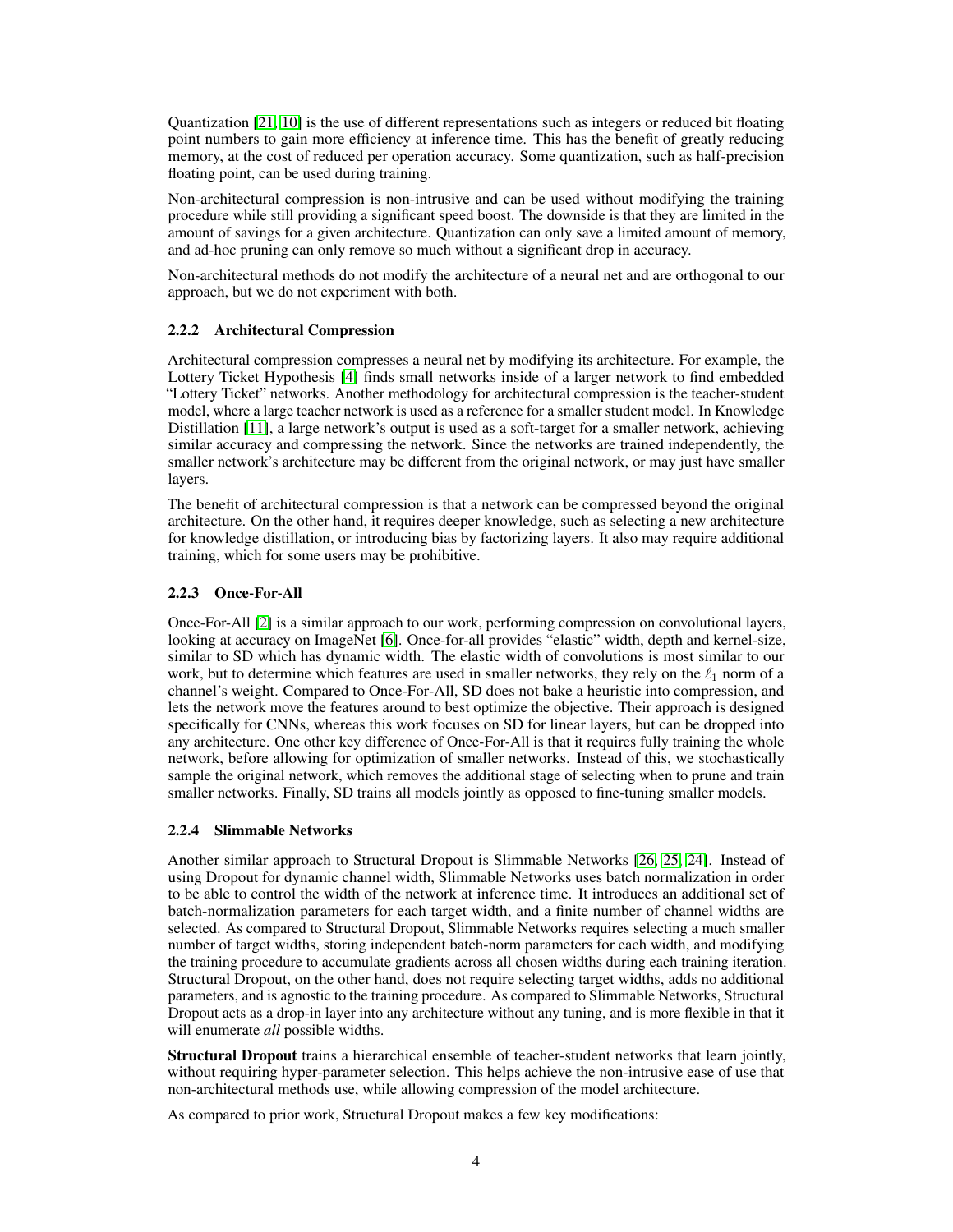- 1. SD removes the need to use some heuristic such as the norm of the weight in order to decide which layers are important, baking feature importance into the training procedure.
- 2. SD requires no hyper-parameter search for target sizes, enumerating many smaller networks stochastically during training.
- 3. SD can be dropped into an existing architecture, and does not require tuning or deep knowledge of the prior architecture, and is task-agnostic.
- 4. SD does not require modifying the training procedure.

## 3 Method

Structural Dropout is defined for training in Eq. [1](#page-1-0) and inference in Eq. [2.](#page-1-1) A diagram of Structural Dropout is shown in Fig. [1](#page-2-0) We also provide a few more implementations and usage details, which are not explicitly outlined in the equations.

#### 3.1 Training Efficiency with Structural Dropout

While training with Structural Dropout, we get the benefits of pruning that are achieved during inference. In this work, we add SD between linear layers, after activation functions. Since SD is applied after activation, even if an activation function is non-zero preserving ( $\sigma(0) \neq 0$ ) the sparsity of the layer is retained, since the activation function cannot make the sparse vector dense. Because the vectors are guaranteed to be sparse, during training we can prune rows and columns from linear layers rather than explicitly passing 0, since they are identical operations. This reduces the average cost of training the model.

#### 3.2 Coarse Structural Dropout

Since Structural Dropout trains an ensemble of models, it may take longer to converge than the original model. On top of learning weights, the network learns to prioritize certain features over others, making the given task more difficult, albeit only before it has ordered features. In order to prevent a network from having to learn how to prioritize all features separately, it may be easier to learn clusters of features. For example, instead of selecting every value from 1 to  $k$ , SD takes a parameter to select every group of n elements from 1 to k. This speeds up training since it reduces the number of models in the ensemble, at the cost of having fewer selections for the final model size.

#### 3.3 Lower Bounds on Features

In many cases, it may be known to a practitioner that a certain number of features are necessary. For example, in a classification task over n classes, theoretically at least  $n - 1$  features are necessary to produce a meaningful distribution over classes. By providing a lower bound on the cutoff index, we focus training time on strictly necessary features. We note that the network will only be slower to train if the cutoff is set too low, as the network will still attempt to optimize a small set of features, but the rest of the features will be unaffected since they were zeroed. Thus, lower bounding the feature size is an opt-in hyper-parameter, and can be left at a default of 1 without causing divergence.

#### 3.4 Selecting *p*

The choice of hyper-parameter  $p$  affects how much Structural Dropout seeks to utilize the full model versus optimizing smaller models. Setting  $p = 0$ , the smaller models are never optimized, and only the larger model is never trained, and is equivalent to not having dropout. Setting  $p = 1$ , the full model is only trained with probability  $\frac{1}{N}$ , and the higher-indexed features get trained exponentially less. In expectation, 50% of the hidden features will be dropped out, which is contrast to standard Dropout which would have no elements. We opt for setting  $p = 0.5$  as a default. Within our experiments, we ablate setting  $p = 1$  to demonstrate that it is useful to optimize the entire model, as well as setting  $p = 0.01$  to demonstrate that it is necessary to have a higher p to compress more.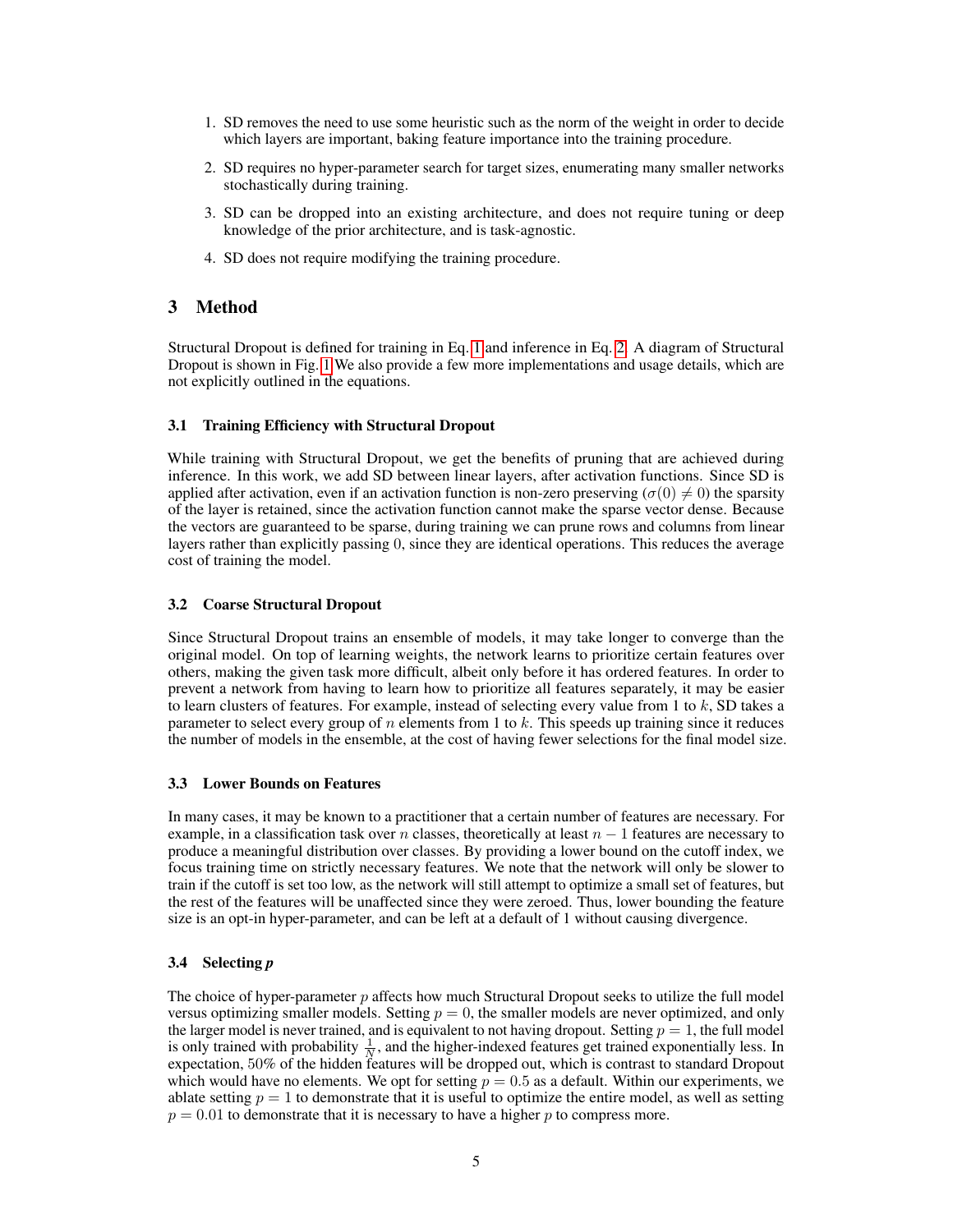

<span id="page-5-0"></span>Figure 2: Architecture for MNIST with Structural Dropout. Structural Dropout allows for variable width fully-connected layers. During training,  $i, j$  are independently and uniformly sampled from [1, 256], and at inference we set  $i = j = c$ , where c is some constant.





Figure 3: Size reduction of variable-width multi-layer perceptrons in MNIST. Since the hidden layer can vary both dimensions, reduction is more than linear.

<span id="page-5-1"></span>Figure 4: Structural Dropout is able to maintain accuracy at much smaller widths on MNIST in a single training procedure.

#### 3.5 Inference Width Selection

Because there are multiple layers with SD, it is computationally to expensive to evaluate all permutations of widths for the models. Thus, we arbitrarily choose to make all parameters equal:  $w_1 = w_2 = \cdots = w_n$ . This reduces the number of possible models from  $w^n$  to w, and we exhaustively enumerate this set of models. We leave a better search for optimal widths to future work.

## 4 Experiments

Since our method is a layer that can be put into many architectures, the focus of this work is gaining an intuition and demonstrating its efficacy. To do so, we demonstrate how it works on 3 different experiments: an intuition gaining toy example with MNIST [\[7\]](#page-9-9), a demonstrative example of how it may be effective in compressing arbitrary architectures with PointNet [\[3\]](#page-9-10) and ModelNet10 [\[23\]](#page-10-8), and a demonstration of how it may be used in the SOTA with Local Implicit Image Functions (LIIF) [\[5\]](#page-9-11) for SISR.

For all of our experiments, we run on a single Intel-i7 CPU, with one NVIDIA GTX-1060. In all diagrams showing number of parameters, we add a line from the minimum parameter count to the maximum as a reference, since many are almost linear. All experiments are implemented in PyTorch [\[17\]](#page-9-12).

#### 4.1 MNIST

To gain an intuition for using SD, we first try it on a toy example with MNIST [\[7\]](#page-9-9). Our architecture is a simple multi-layer perceptron with a hidden size of 256, shown in Fig. [2.](#page-5-0) This architecture contains two Structural Dropouts, between two fully connected layers after their respective activation functions. The network is over-parametrized, each hidden layer has 256 neurons, and we seek to shrink it down as much as possible without significant accuracy degradation. We perform 100 epochs of training, using the Adam optimizer with a learning rate of  $8 \times 10^{-4}$ , and standard cross-entropy loss.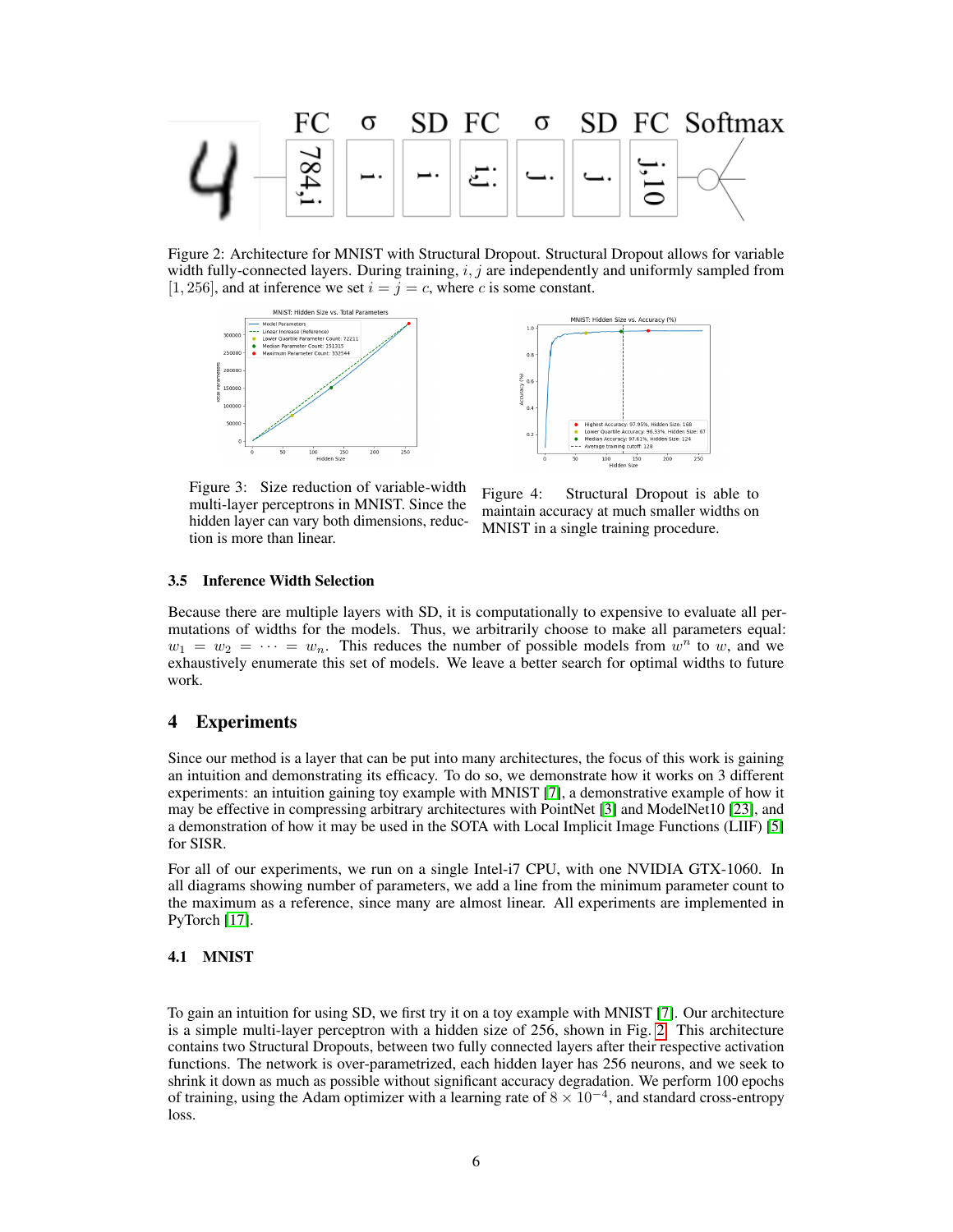

<span id="page-6-0"></span>Figure 5: Architecture for PointNet with Structural Dropout.  $\sigma$ , is LeakyReLU, BN is batch normalization, and FC is fully-connected. We denote convolutional neural nets as black boxes, as we do not attempt to compress them in this work.

After training, we then iterate over possible hidden sizes,  $k$ , and compute validation loss, to generate an accuracy versus resource trade-off comparison, as shown in Fig. [2.](#page-5-1) In addition, we also show a comparison of  $k$  to the total number of elements, as an intuition for the size compression benefits.

With the full model, we see accuracy around 98%, and with smaller sizes there is a steep increase in accuracy at around 15 parameters, from 10%, equivalent to random chance, up to 80%. Above that size, we see a much slower increase to 98% accuracy on the test set. The optimal is not the model with all parameters, giving "free" compression: higher accuracy and reduced model size. We can also select a lower  $k$ , trading memory for accuracy. For example, we can select the lower quartile of accuracy at 96%, with  $\frac{1}{5}$  of the memory cost.

#### 4.2 PointNet

To demonstrate that our method can work on many architectures, we test SD on PointNet [\[3\]](#page-9-10), a model for classifying point clouds. Since this task is not common, the model has not needed to be compressed, demonstrating that our method can work on arbitrary models without expensive grid search while using the original training procedure. In this work, we ignore the convolutional layers, and add additional SD layers where previously there were none. The architecture used for PointNet is shown in Fig. [5,](#page-6-0) where we add SD between linear layers. We experiment on ModelNet10 [\[23\]](#page-10-8), classifying 10 choices and optimizing with cross-entropy loss. Since batch normalization [\[13\]](#page-9-13) is applied per feature in the original model, it is easily adapted to sparse layers. We train on ModelNet10 for 100 epochs, using the given train/test split.

Results from a run of the experiment are shown in Fig. [8.](#page-7-0) Surprisingly, we find that we are able to get performance improvements with a much smaller parameter size than the maximum budget, with 75% of the original parameters without accuracy loss. We consider two possibilities for why. First, it may be the case that by sampling more models, it's more likely to find a better one among the set of possibilities, which is agnostic to Structural Dropout. Second, it could be that with online knowledge distillation smaller models learn important features from larger teacher models.

We also perform ablation of the parameter p on PointNet. We observe that when  $p = 1$ , there is a significant boost in compression without accuracy loss compared to the original model, but the accuracy of larger models is significantly degraded. When  $p = 0.5$ , there is an accuracy boost, but requires more parameters than  $p = 1$ . When  $p = 0.01$ , there is even more of an accuracy boost, but at the cost of little compression. Specifically, we see better compression at  $p = 1$  at the same accuracy as the median value for  $p = 0.01$ . Because we are able to achieve such high compression, it indicates that PointNet was significantly over-parameterized in its linear layers. If PointNet were to have to required all of its features, setting  $p$  lower ensures that the full set of features gets trained.

#### 4.3 LIIF

Finally, we demonstrate the effectiveness of Structural Dropout on a recent SOTA approach to single-image super resolution, LIIF [\[5\]](#page-9-11). LIIF consists of an encoder and decoder, where the encoder is another super resolution architecture such as EDSR [\[15\]](#page-9-14), and the decoder grid-samples some hidden state of EDSR, and passs it through a multi-layer perceptron to recover a high-resolution version of the original image. This approach is based off of recent advances in neural rendering that use an MLP to output feature vectors from 2D or 3D coordinates. One downside of using MLPs for low-dimensional inputs to other low-dimensional outputs is that they are very expensive, especially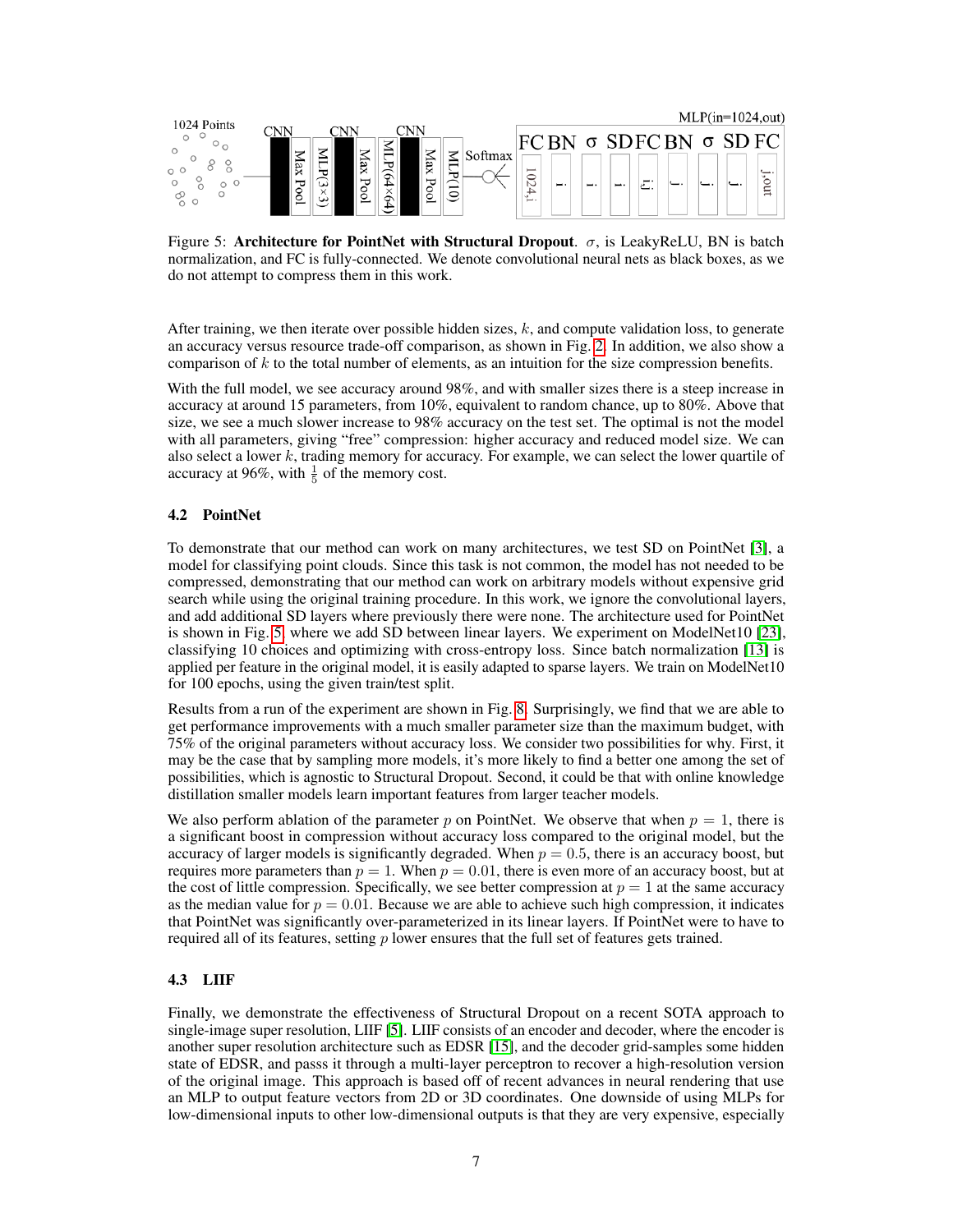

Figure 6: PointNet parameter savings are near linear.

Figure 7: From left to right:  $p = 0.01, 0.5, 1$ . Ablation of changing p using PointNet [\[3\]](#page-9-10). We find that Structural Dropout achieves better maximum accuracy with lower  $p = 0.01$ , and higher compression with higher  $p = 1$ .

<span id="page-7-0"></span>Figure 8: Within PointNet, we find that the highest validation accuracy is achieved with a much smaller number of parameters. We are thus able to reduce parameters by  $\frac{1}{2}$  to  $\frac{3}{4}$ , *and* improve performance.



<span id="page-7-1"></span>Figure 9: Using Structural Dropout with LIIF, we remain within 1 PSNR of accuracy at 80% of the cost. We visualize every 4th hidden size, as it is costly to validate all possible widths.

when they need to be queried at many different points. This motivates the need for compressing them, since they are queried many times and are the bottleneck of some pipelines for compute and memory.

To demonstrate SD for this use case, we modify LIIF in a few ways. First, between each linear layer in the MLP, we add a SD layer, with a lower bound of 32 and  $p = 0.5$ . The lower-bound is a conservative estimate on the minimum features necessary, and  $p = 0.5$  is the default setting. We also find in experimentation that adding skip connections to the original architecture improves the convergence rate. Therefore, we add new sparse skip connections to our network to increase convergence speed. We also choose to include them to demonstrate how to adapt non-sparse structures to our approach, as many MLPs may use them.

In order to have sparse skip connections, we interleave two vectors rather than concatenate one after the other. Compared to normal stacking, if there are  $n$  vectors which are sparse and the least sparse vector has  $k$  trailing zeros, their interleaving will contain  $nk$  trailing zeros.

Other than these modifications, we use the original architecture and train on  $Div2K [1]$  $Div2K [1]$  at  $\frac{1}{4}$  resolution, with the Adam [\[14\]](#page-9-16) optimizer and learning rate =  $3 \times 10^{-4}$ .

The original reported accuracy at  $\times 4$  super resolution is 29 PSNR, and with SD achieves within 0.25 PSNR. With SD, we are able to retain within 1 PSNR at 80% compression, as shown in Fig. [9.](#page-7-1) We validate every 4th hidden size, due to the large cost of validating all hidden sizes. In a deeper network with skip connections and originally without Dropout, we are still able to add in Structural Dropout and compress the model. SD thus works as efficient compression as a drop-in layer or replacement for Dropout in existing architectures.

We note that in training LIIF, it became more difficult to measure performance, as sampling different model sizes lead to random accuracy jumps.

## 5 Discussion

Structural Dropout serves as a minimal addition to existing architectures to perform hyper-parameter search and compression. Since it does not require expensive retraining or additional domain knowl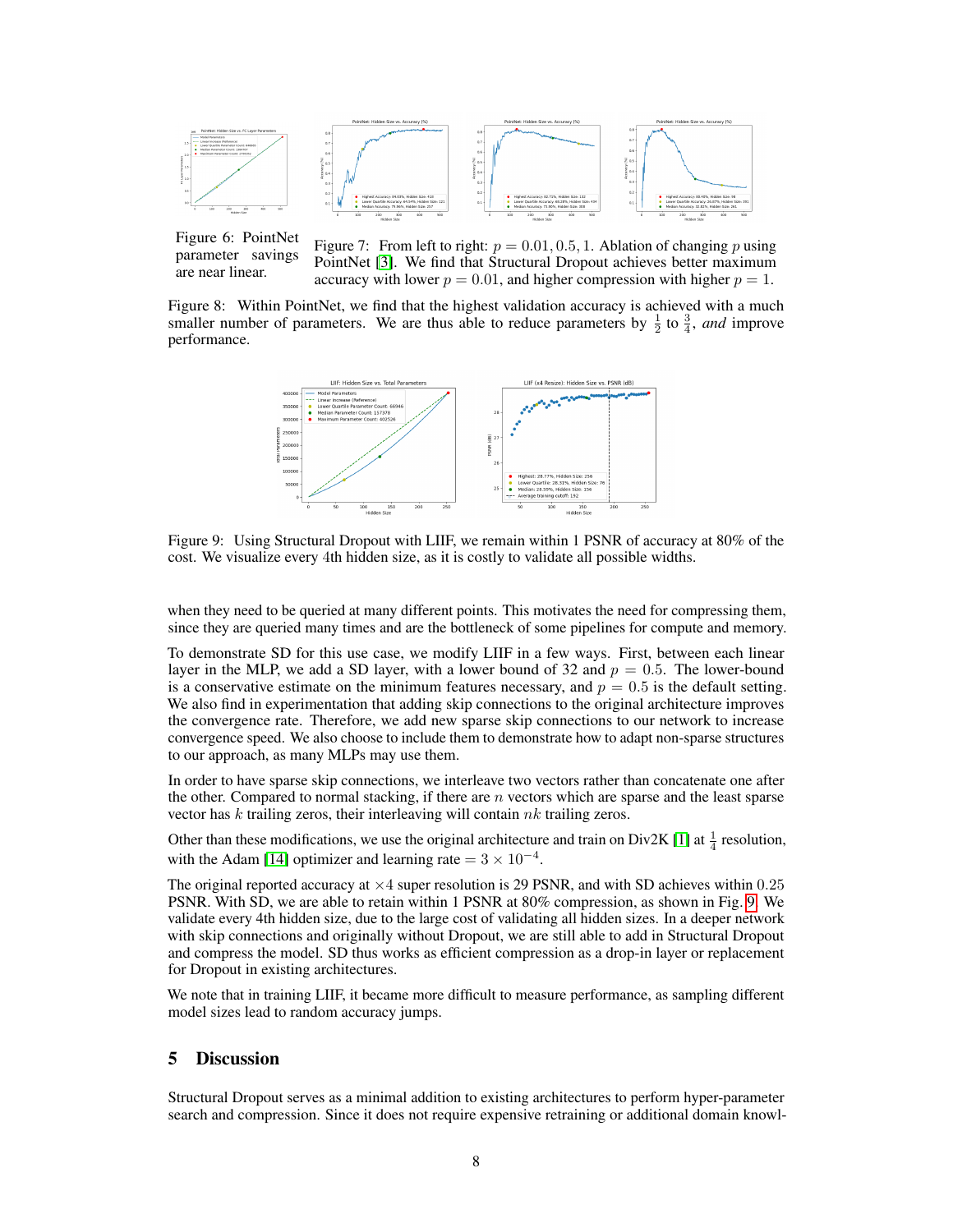edge, it is more easy to adopt than domain specific modifications, and is orthogonal to pruning and quantization.

Out of our experiments, it is clear that there is a steep cliff where information saturates, and that a significant features, between  $50 - 80\%$ , of features can be pruned with minimal accuracy change. When more aggressively pruning using a higher dropout rate, up to 80% can be pruned with no accuracy loss, as seen on PointNet.

Structural Dropout also may help performance, as purely by sampling multiple models, one of them may perform better on the given task.

## 6 Limitations

While our method is straightforward to add into existing architectures, there are some downsides to it.

One significant downside is that SD increases the search space, making the problem more difficult. Since the problem is more difficult, the training session may take longer, despite the speed up of using fewer parameters. This training time is not significantly longer than the original, but it is not clear how much longer. On top of increased training time, comparing all channel widths for validation loss is slow, since there are a large number of models to test. This can be parallelized easily if resources are available, as unlike training the model will be read-only, otherwise a sparse search can be performed.

Another downside of SD is that it becomes more difficult to validate and track convergence during training. Since the model may randomly have lower accuracy during training due to low channel width, a model's convergence becomes difficult to determine. Thus, it makes sense to use SD for models which have been trained before, and prior convergence parameters have already been set. On these models, it can also be used as a way to perform hyper-parameter search for channel width.

In addition, while we assume that all the SD sizes should be the same at inference, in a larger model with a variety of layers this may not be the case. To perform an exhaustive search over all possible choices of channel size would be expensive, so an efficient search strategy is important. One common assumption is that each choice can be made independently, but we leave exploration of this to future work.

Finally, our method is unable to prune entire layers, as SD is limited to changing the width of a neural network but cannot modify its depth. Thus, a network where the performance bottleneck is depth will not be able to get as much benefit.

## 7 Future Work

While we show Structural Dropout's application on FC layers, the same principle can be extended to other kinds of layers. For example, the same idea is applicable along the channel dimension of CNNs, allowing for pruning of features. Another possible extension is for transformers, where it is important to select a number of attention heads. Structural Dropout could be applied to both attention head size, and number of attention heads. We hope that this work is extended to explore use of Structural Dropout in a broad variety of architectures for practical and efficient compression.

## 8 Conclusion

Structural Dropout is a method for inference-time compression, and can be used as a drop-in layer to existing architectures to achieve substantial compression, with minimal accuracy loss. It is the first methodology that the authors are aware of that allows for training many arbitrarily compressed models in a single training session, and then being to deploy them all jointly, at the cost of only deploying the largest model. From our experiments, we hope that it is evident that Structural Dropout is a powerful tool for compressing neural networks.

## Acknowledgments and Disclosure of Funding

No funding was received for this work.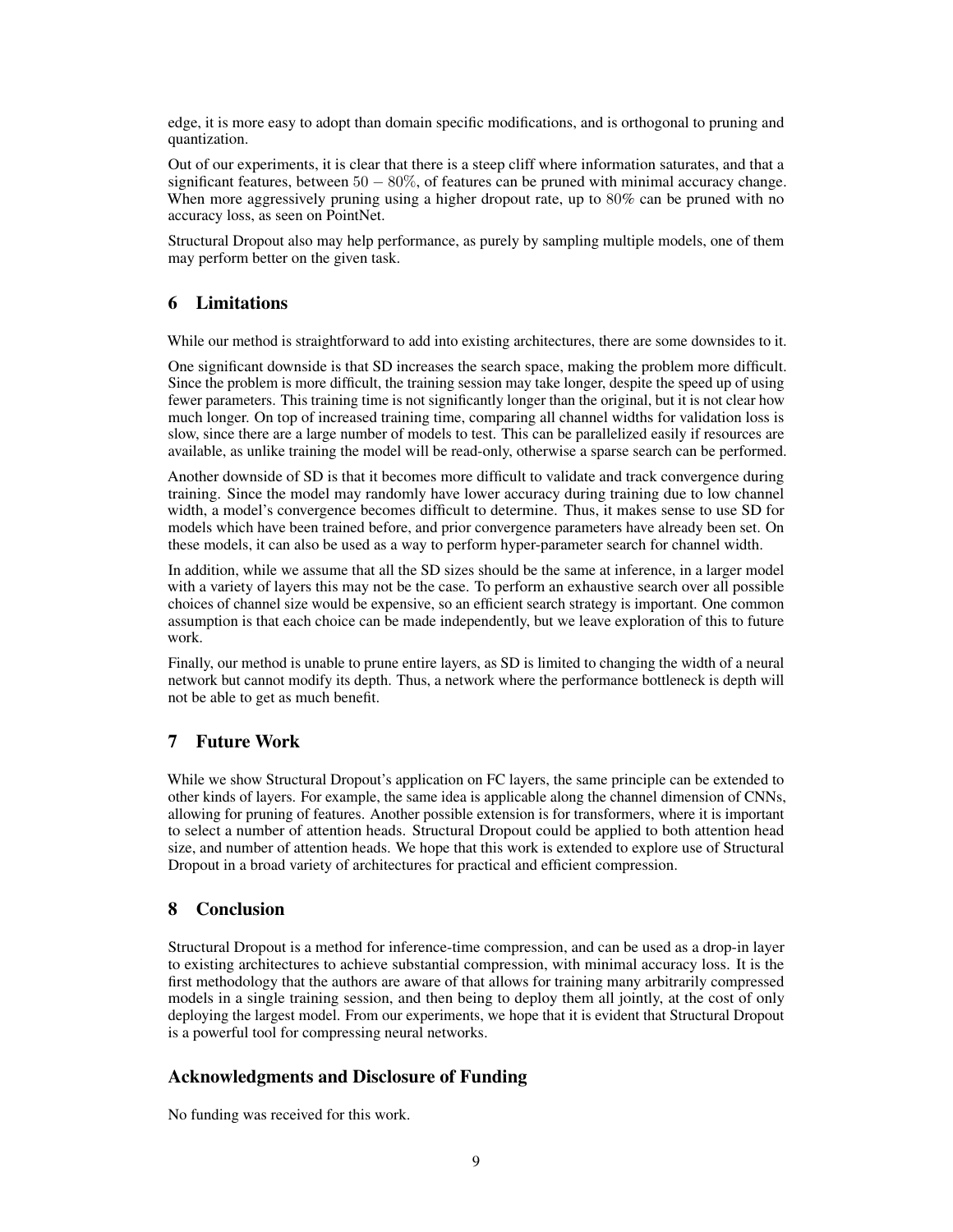## References

- <span id="page-9-15"></span>[1] Eirikur Agustsson and Radu Timofte. Ntire 2017 challenge on single image super-resolution: Dataset and study. In *The IEEE Conference on Computer Vision and Pattern Recognition (CVPR) Workshops*, July 2017.
- <span id="page-9-7"></span>[2] Han Cai, Chuang Gan, Tianzhe Wang, Zhekai Zhang, and Song Han. Once for all: Train one network and specialize it for efficient deployment. In *International Conference on Learning Representations*, 2020.
- <span id="page-9-10"></span>[3] R. Qi Charles, Hao Su, Mo Kaichun, and Leonidas J. Guibas. Pointnet: Deep learning on point sets for 3d classification and segmentation. In *2017 IEEE Conference on Computer Vision and Pattern Recognition (CVPR)*, pages 77–85, 2017.
- <span id="page-9-5"></span>[4] Tianlong Chen, Jonathan Frankle, Shiyu Chang, Sijia Liu, Yang Zhang, Zhangyang Wang, and Michael Carbin. The lottery ticket hypothesis for pre-trained bert networks. In H. Larochelle, M. Ranzato, R. Hadsell, M.F. Balcan, and H. Lin, editors, *Advances in Neural Information Processing Systems*, volume 33, pages 15834–15846. Curran Associates, Inc., 2020.
- <span id="page-9-11"></span>[5] Yinbo Chen, Sifei Liu, and Xiaolong Wang. Learning continuous image representation with local implicit image function. In *Proceedings of the IEEE/CVF Conference on Computer Vision and Pattern Recognition*, pages 8628–8638, 2021.
- <span id="page-9-8"></span>[6] Jia Deng, Wei Dong, Richard Socher, Li-Jia Li, Kai Li, and Li Fei-Fei. Imagenet: A largescale hierarchical image database. In *2009 IEEE Conference on Computer Vision and Pattern Recognition*, pages 248–255, 2009.
- <span id="page-9-9"></span>[7] Li Deng. The mnist database of handwritten digit images for machine learning research. *IEEE Signal Processing Magazine*, 29(6):141–142, 2012.
- <span id="page-9-0"></span>[8] Terrance DeVries and Graham W Taylor. Improved regularization of convolutional neural networks with cutout. *arXiv preprint arXiv:1708.04552*, 2017.
- <span id="page-9-3"></span>[9] Aidan N. Gomez, Ivan Zhang, Kevin Swersky, Yarin Gal, and Geoffrey E. Hinton. Learning sparse networks using targeted dropout. *CoRR*, abs/1905.13678, 2019.
- <span id="page-9-4"></span>[10] Suyog Gupta, Ankur Agrawal, Kailash Gopalakrishnan, and Pritish Narayanan. Deep learning with limited numerical precision. In *Proceedings of the 32nd International Conference on International Conference on Machine Learning - Volume 37*, ICML'15, page 1737–1746. JMLR.org, 2015.
- <span id="page-9-6"></span>[11] Geoffrey Hinton, Oriol Vinyals, and Jeffrey Dean. "distilling the knowledge in a neural network". In *NIPS Deep Learning and Representation Learning Workshop*, 2015.
- <span id="page-9-2"></span>[12] Gao Huang, Yu Sun, Zhuang Liu, Daniel Sedra, and Kilian Q. Weinberger. Deep networks with stochastic depth. In Bastian Leibe, Jiri Matas, Nicu Sebe, and Max Welling, editors, *Computer Vision – ECCV 2016*, pages 646–661, Cham, 2016. Springer International Publishing.
- <span id="page-9-13"></span>[13] Sergey Ioffe and Christian Szegedy. Batch normalization: Accelerating deep network training by reducing internal covariate shift. In Francis Bach and David Blei, editors, *Proceedings of the 32nd International Conference on Machine Learning*, volume 37 of *Proceedings of Machine Learning Research*, pages 448–456, Lille, France, 07–09 Jul 2015. PMLR.
- <span id="page-9-16"></span>[14] Diederik P. Kingma and Jimmy Ba. Adam: A method for stochastic optimization. *CoRR*, abs/1412.6980, 2014.
- <span id="page-9-14"></span>[15] Bee Lim, Sanghyun Son, Heewon Kim, Seungjun Nah, and Kyoung Mu Lee. Enhanced deep residual networks for single image super-resolution. In *The IEEE Conference on Computer Vision and Pattern Recognition (CVPR) Workshops*, July 2017.
- <span id="page-9-1"></span>[16] Dmitry Molchanov, Arsenii Ashukha, and Dmitry Vetrov. Variational dropout sparsifies deep neural networks. In *Proceedings of the 34th International Conference on Machine Learning - Volume 70*, ICML'17, page 2498–2507. JMLR.org, 2017.
- <span id="page-9-12"></span>[17] Adam Paszke, Sam Gross, Francisco Massa, Adam Lerer, James Bradbury, Gregory Chanan, Trevor Killeen, Zeming Lin, Natalia Gimelshein, Luca Antiga, Alban Desmaison, Andreas Kopf, Edward Yang, Zachary DeVito, Martin Raison, Alykhan Tejani, Sasank Chilamkurthy, Benoit Steiner, Lu Fang, Junjie Bai, and Soumith Chintala. Pytorch: An imperative style, highperformance deep learning library. In H. Wallach, H. Larochelle, A. Beygelzimer, F. d'Alché-Buc, E. Fox, and R. Garnett, editors, *Advances in Neural Information Processing Systems 32*, pages 8024–8035. Curran Associates, Inc., 2019.